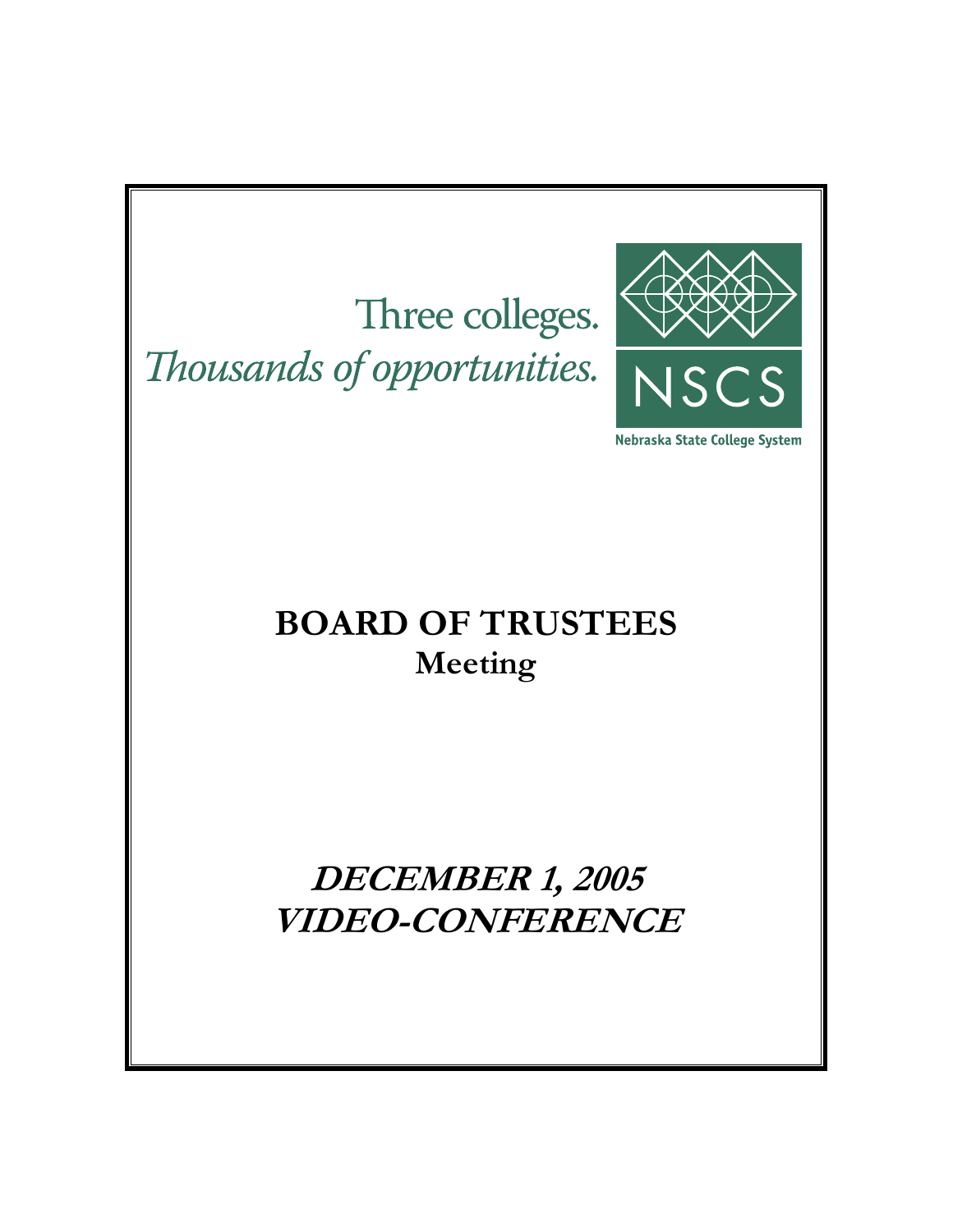# Three colleges. Thousands of opportunities.



Nebraska State College System

# **BOARD OF TRUSTEES**

# **Meeting Notice**

**In compliance with the provisions of Neb. Rev. Stat. Section 84-1411, printed notice is hereby given that a meeting of the Board of Trustees of the Nebraska State Colleges will convene via video-conference at 1:00 p.m. on December 1, 2005 at the following sites:** 

**Chadron State College Student Center 10th & Main, Scottsbluff Room Kearney—Public Library 2020 1st Avenue, 2nd Floor Lincoln—Executive Building 521 S 14th Street, Suite 103 Omaha—State Office Building 1313 Farnam Street, Room 207 Scottsbluff—Panhandle Learning Center 4502 Avenue I, High Plains Room Wayne State College—Connell Hall 1111 Main Street, Room 021** 

**An Executive Session will be held in conjunction with this Board of Trustees meeting.** 

**This notice and accompanying agenda are being distributed to members of the Board of Trustees, the presidents of the state colleges, the Associated Press and selected Nebraska newspapers.** 

-- NOT A PAID NOTICE --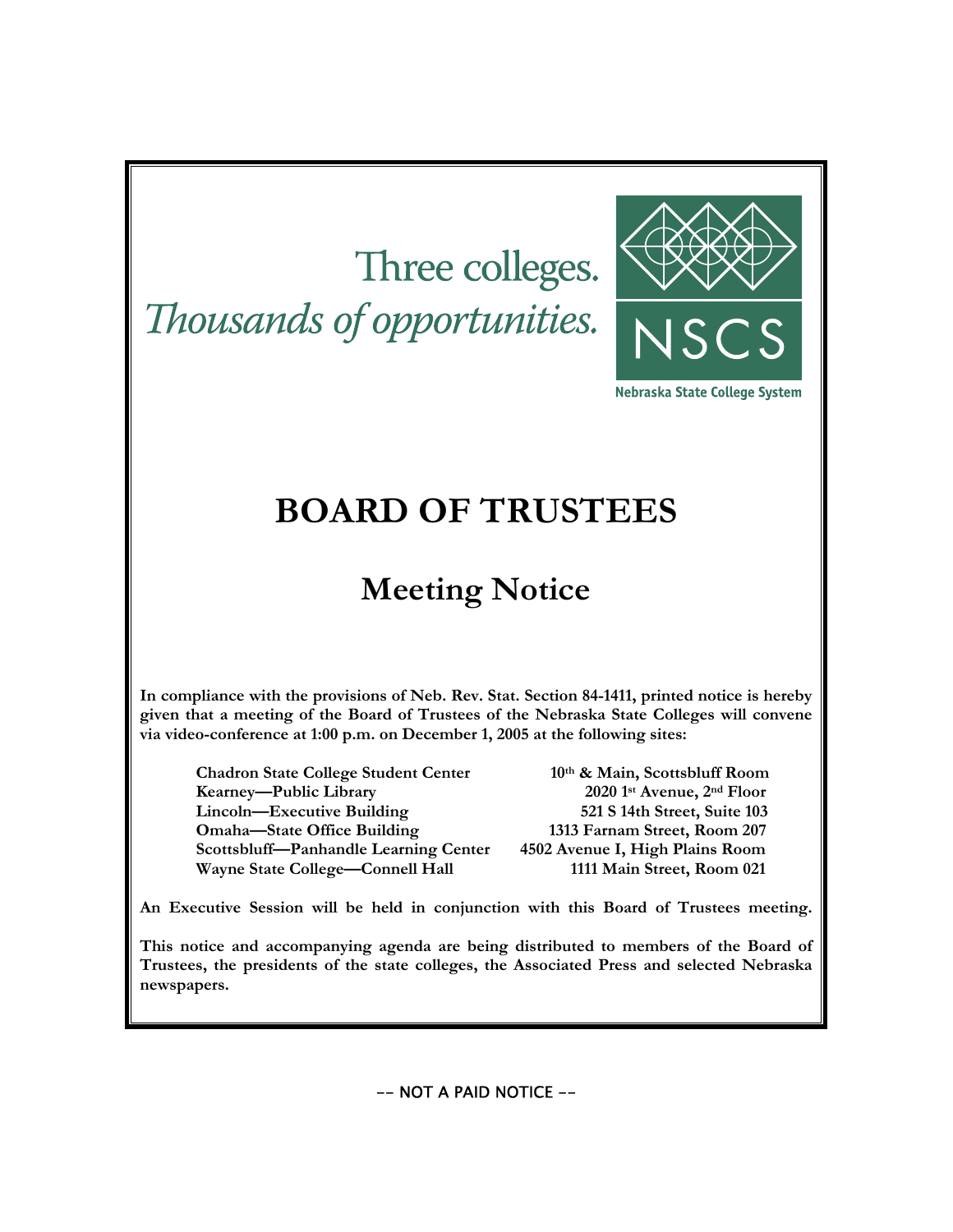# **BOARD OF TRUSTEES MEETING**

# **DECEMBER 1, 2005 VIDEO-CONFERENCE 1:00 - 5:00 P.M. (CST) 12:00 – 4:00 P.M. (MST)**

# **CALL TO ORDER**

# **1. APPROVAL OF MEETING AGENDA**

 **APPROVAL OF MINUTES** from the October 27-28 meeting

 **PUBLIC COMMENT** 

# **ITEMS FOR DISCUSSION AND ACTION**

# **2. ACADEMIC, PERSONNEL AND STUDENT AFFAIRS**

- 2.1 Accept Report on Personnel Actions
- 2.2 Approve Management Option Name Change to Human Performance and Systems Management in Business Administration Degree - PSC

### **3. ENROLLMENT AND MARKETING**

No action items

# **4. FISCAL AND FACILITIES**

- 4.1 Accept Operating Budget Audit Reports
- 4.2 Approve Delzell Program Statement PSC
- 4.3 Accept and Approve Revised Campus Services Program Statement WSC
- 4.4 Accept Design Development for Sparks Hall CSC
- 4.5 Approve Naming Renovated Space in Recreation Center WSC
- 4.6 LB 309 Allocations and Retrievals
- 4.7 Contracts and Change Orders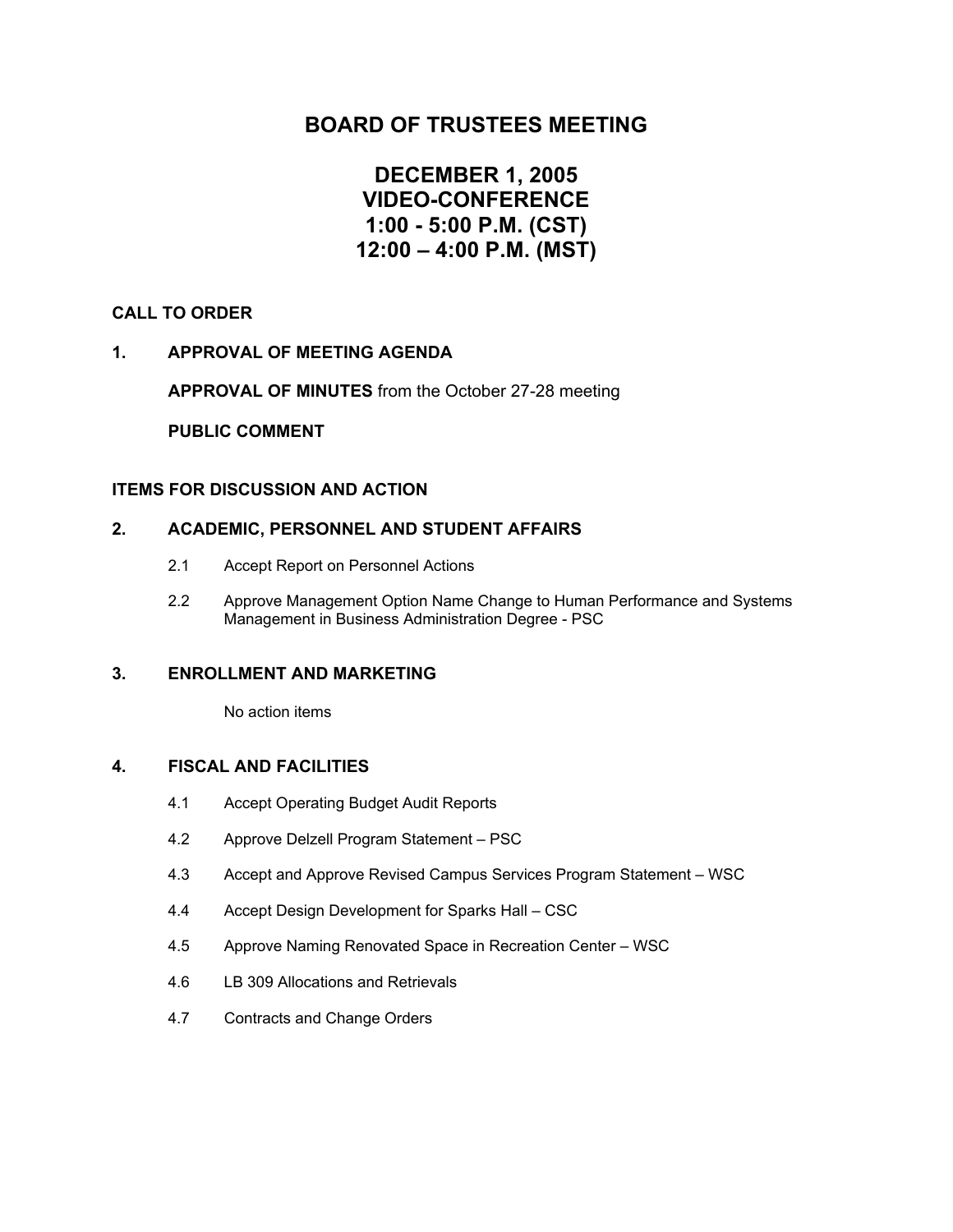# **ITEMS FOR INFORMATION AND DISCUSSION**

# **5. ACADEMIC, PERSONNEL AND STUDENT AFFAIRS**

5.1 Athletic Gender Equity Reports

# **6. ENROLLMENT AND MARKETING**

6.1 Geo-demographic Study

# **7. FISCAL AND FACILITIES**

- 7.1 Grant Applications and Awards
- 7.2 Contracts and Change Orders
- 7.3 Physical Plant Status Reports (Jul-Sep)
- 7.4 Capital Construction Quarterly Reports (Jul-Sep)
- 7.5 Report on Remission Fund Awards by Category
- 7.6 Budget Adjustment Requests

# **8. MISCELLANEOUS ACTION AND INFORMATION ITEMS**

- 8.1 Chancellor's Report
- 8.2 Presidents' Reports
- 8.3 Student Trustees' Reports

# **ADJOURNMENT**

The next regularly scheduled meeting of the Board of Trustees of the Nebraska State Colleges will be held February 2, 2006, at Lincoln.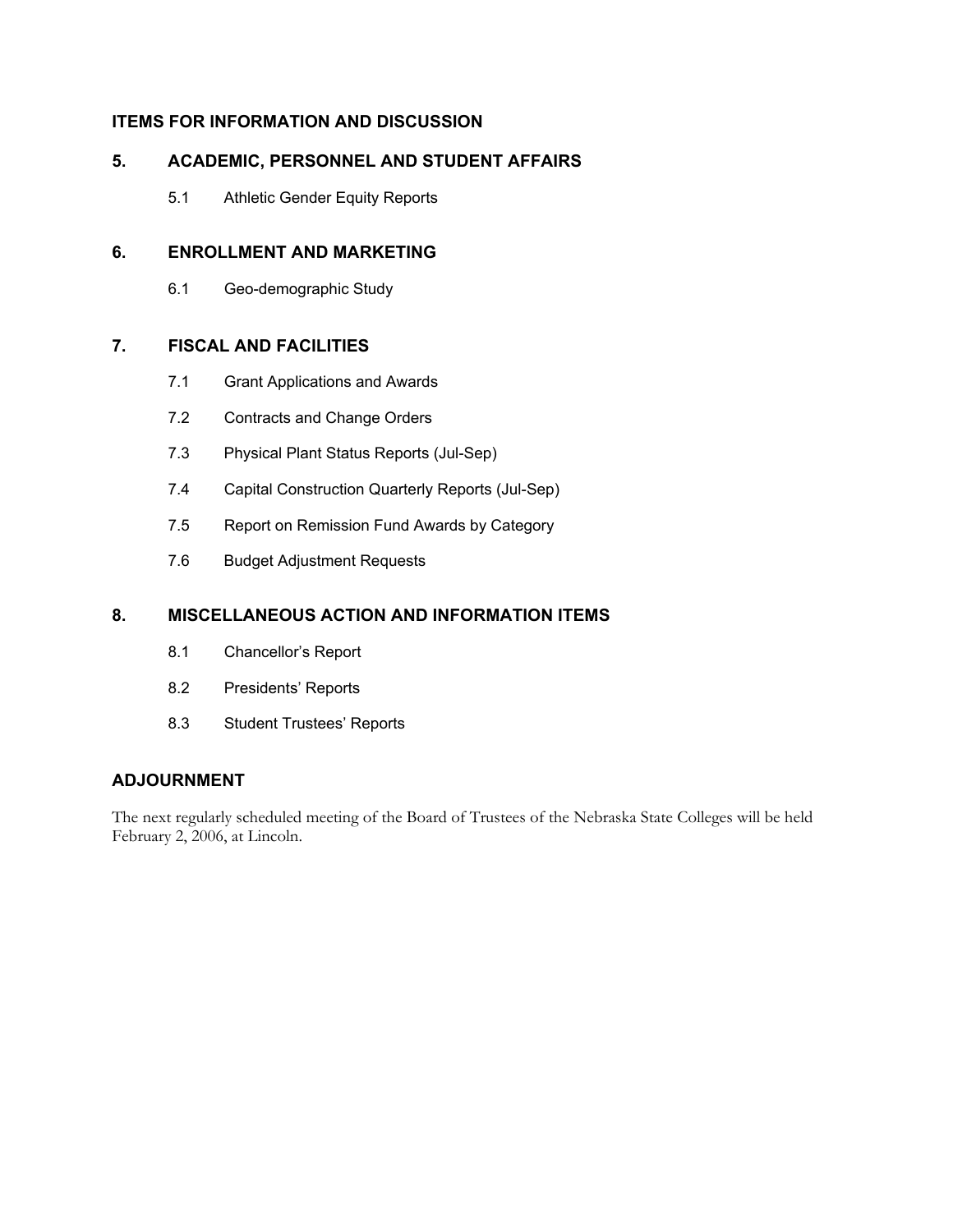# **Academic, Personnel & Student Affairs Committee**

*Willa Kosman, Chair Richard Halbert Lucas Virgil* 

December 1, 2005

# ACTION: **Accept Report of Personnel Actions**

Board Policy 5021 states that all full-time (0.75 FTE or more) and part-time (less than .75 FTE) personnel appointments, overload assignments and summer school contract extensions be approved by the Presidents and reported to the Chancellor. The Board is asked to review and accept this report to establish a record of such action.

**\_\_\_\_\_\_\_\_\_\_\_\_\_\_\_\_\_\_\_\_\_\_\_\_\_\_\_\_\_\_\_\_\_\_\_\_\_\_\_\_\_\_\_\_\_\_\_\_\_\_\_\_\_\_\_\_\_\_\_\_\_\_\_\_\_\_\_\_\_\_\_\_\_\_\_\_** 

**\_\_\_\_\_\_\_\_\_\_\_\_\_\_\_\_\_\_\_\_\_\_\_\_\_\_\_\_\_\_\_\_\_\_\_\_\_\_\_\_\_\_\_\_\_\_\_\_\_\_\_\_\_\_\_\_\_\_\_\_\_\_\_\_\_\_\_\_\_\_\_\_\_\_\_\_**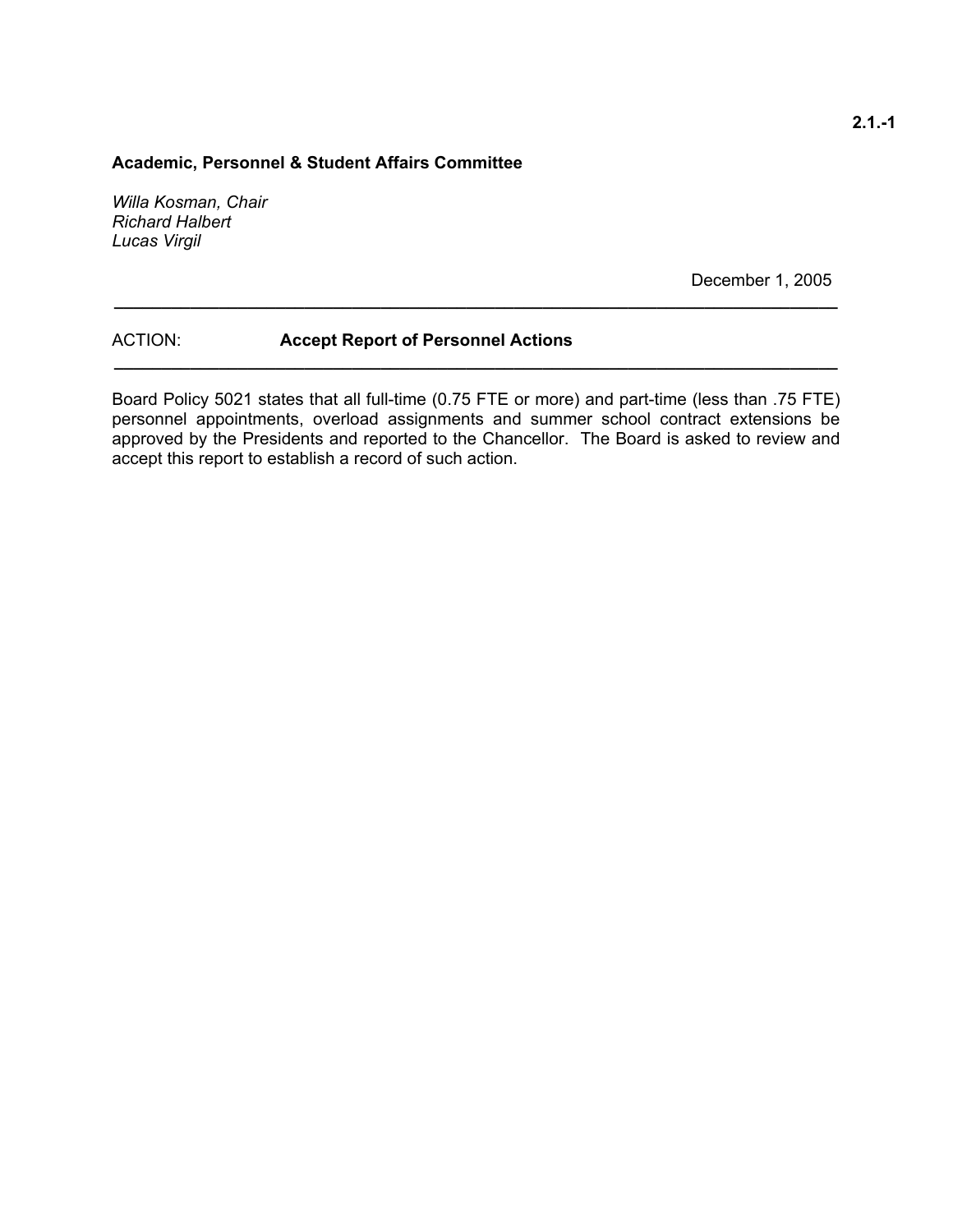| <b>RANKED FACULTY</b>       |                                                                  |           |                         |                   |                                |             |                                                        |                         |  |
|-----------------------------|------------------------------------------------------------------|-----------|-------------------------|-------------------|--------------------------------|-------------|--------------------------------------------------------|-------------------------|--|
| (FULL-TIME/.75 FTE OR MORE) |                                                                  |           |                         |                   |                                |             |                                                        |                         |  |
| <b>Name</b>                 | Title/Assignment                                                 | Rank      | Salary                  | Funding<br>Source | <b>Period of</b><br>Employment | <b>IFTE</b> | <b>Reason for Action</b>                               | Type of Appointment     |  |
| Lopez-Laval, Hilda          | Arts & Sciences; Language,<br>Literature & Communication<br>Arts | Professor | 56.318.00<br><b>IAY</b> | <b>State</b>      | 8/18/1995 -<br>06/30/2006      |             | <b>Voluntary Retirement</b><br>1.00 Settlement Program | Specific Term - Tenured |  |

| <b>UNIONIZED PROFESSIONAL STAFF</b> |                                                              |      |                                        |                   |                            |            |                                                                        |                                  |
|-------------------------------------|--------------------------------------------------------------|------|----------------------------------------|-------------------|----------------------------|------------|------------------------------------------------------------------------|----------------------------------|
| (FULL-TIME/.75 FTE OR MORE)<br>Name | Title/Assignment                                             | Rank | Salary                                 | Funding<br>Source | Period of<br>Employment    | <b>FTE</b> | <b>Reason for Action</b>                                               | <b>Type of Appointment</b>       |
| Heath, Linda                        | Professional & Graduate<br>Studies: Assistant to the<br>Dean | N/A  | 38,337.00                              | State             | 09/11/2002 -<br>10/17/2005 |            | 1.00 Resignation                                                       | Specific Term - Non-Probationary |
| Johnson, Luann                      | Library & Learning<br>Services: Public Services<br>Librarian | N/A  | Increase<br>\$2,022.00 to<br>39.783.00 | State             | 07/01/2005 -<br>06/30/2006 |            | Recalculation, Mid-year<br>change in position, New<br>1.00 salary base | Specific Term - Non-Probationary |
| Sendel, Corey                       | Computer Services: Senior<br><b>Programmer Analyst</b>       | N/A  | \$90.00<br>reduction to<br>41,882.00   | State             | 07/01/2005 -<br>06/30/2006 |            | 1.00 Calculation error                                                 | Specific Term - Non-Probationary |
| Underwood, Chad                     | Computer Services;<br><b>Programmer Analyst</b>              | N/A  | Increase<br>\$221.00 to<br>35,540.00   | State             | 07/01/2005 -<br>06/30/2006 |            | Recalculated years of<br>1.00 service                                  | Specific Term - Non-Probationary |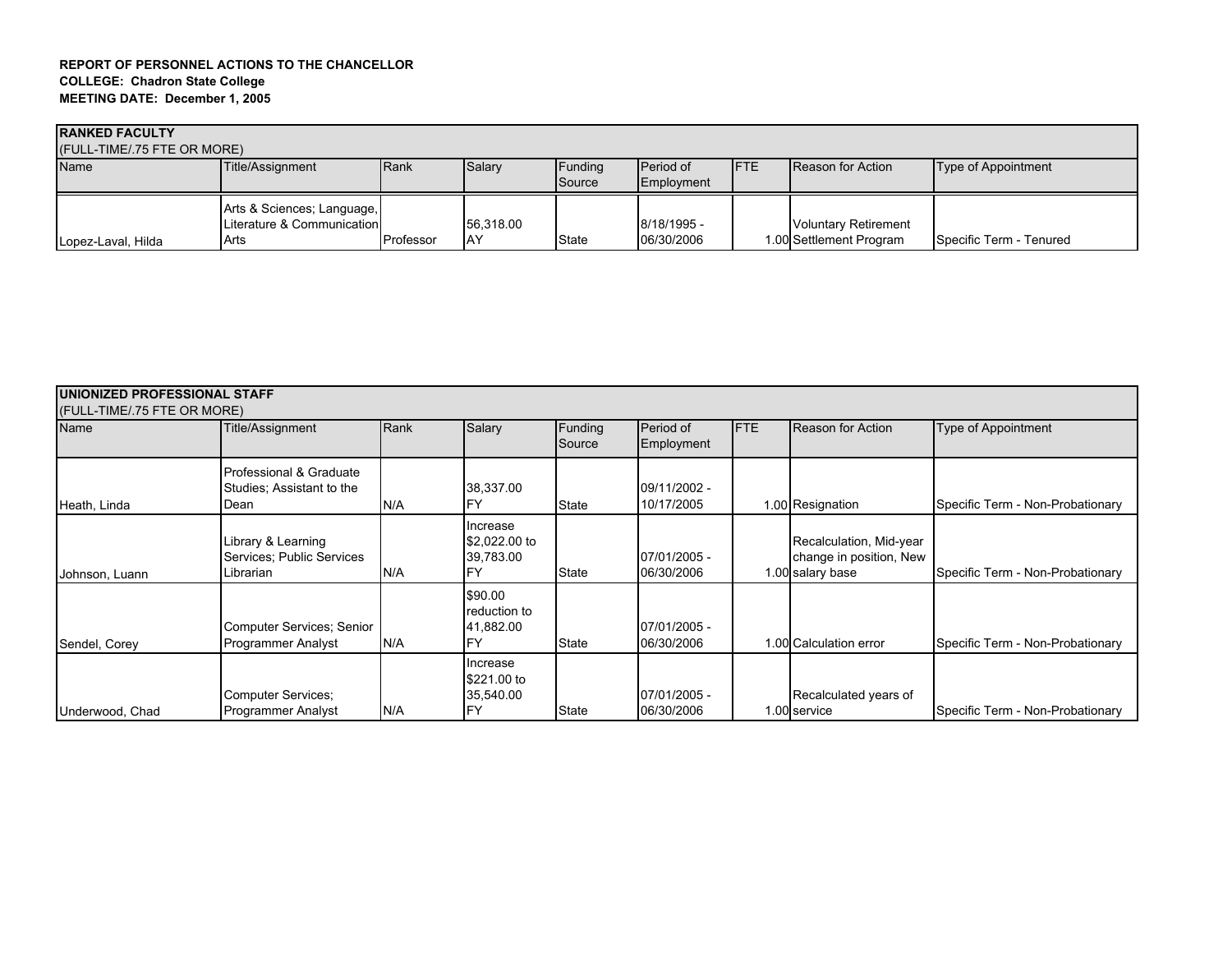#### **REPORT OF PERSONNEL ACTIONS TO THE EXECUTIVE DIRECTOR COLLEGE: Chadron State College MEETING DATE: December 1, 2005**

| NON-UNIONIZED PROFESSIONAL STAFF |                            |      |             |         |              |             |                         |                                  |  |
|----------------------------------|----------------------------|------|-------------|---------|--------------|-------------|-------------------------|----------------------------------|--|
| (FULL TIME/.75 FTE OR MORE)      |                            |      |             |         |              |             |                         |                                  |  |
| Name                             | Title/Assignment           | Rank | Salary      | Funding | Period of    | <b>IFTE</b> | Reason for Action       | Type of Appointment              |  |
|                                  |                            |      |             | Source  | Employment   |             |                         |                                  |  |
|                                  |                            |      |             |         |              |             |                         |                                  |  |
|                                  | Foundation: Coordinator of |      | 27,633.00   |         | 11/27/2000 - |             |                         |                                  |  |
| Mack, Jill                       | <b>Special Events</b>      | N/A  |             | State   | 07/20/2005   |             | 1.00 Resignation        | Specific Term - Non-Probationary |  |
|                                  |                            |      | 20,201.00   |         |              |             |                         |                                  |  |
|                                  | Foundation: Coordinator of |      | (26,000.00) |         |              |             | New Appointment;        |                                  |  |
| Smith-Bruehlman, Martha          | <b>Special Events</b>      | IN/A |             | State   | 9/22/2005    |             | 1.00 Replaced Jill Mack | Specific Term - Probationary     |  |

| Name             | (OVERLOAD AND SUMMER SCHOOL APPOINTMENTS)<br>Title/Assignment | Rank       | Salary       | Funding<br>Source | Period of<br>Employment    | <b>FTE</b> | <b>Reason for Action</b>                                            | Type of Appointment |
|------------------|---------------------------------------------------------------|------------|--------------|-------------------|----------------------------|------------|---------------------------------------------------------------------|---------------------|
| Cressy, Charles  | Professional & Graduate<br>Studies; Business &<br>Economics   | Professor  | 600.00<br>AY | <b>State</b>      | 08/22/2005 -<br>12/16/2005 |            | Appointment; Rewrite<br>Correspondence Course<br>N/A ACTG 241 & 242 | Special             |
| Leite, Michael   | Arts & Sciencs; Physical &<br>Life Sciences                   | Professor  | 300.00<br>AY | <b>State</b>      | 08/22/2005 -<br>12/16/2005 |            | Appointment; Rewrite<br>Correspendence Course<br>N/AIGEOS 137       | Special             |
| Rotherham, Terry | Arts & Sciences; Physical &<br>Life Sciences                  | Instructor | 360.00<br>AY | Grant             | 06/01/2005 -<br>06/03/2005 |            | Appointment; Grant<br>N/A Workshop                                  | Special             |
| Winkle, Carola   | Arts & Sciences: Visual &<br>Performing Arts                  | Instructor | 195.33<br>AY | State             | 9/30/2005                  |            | Appointment: Course<br>0.17 Challenge; MUS 112                      | Special             |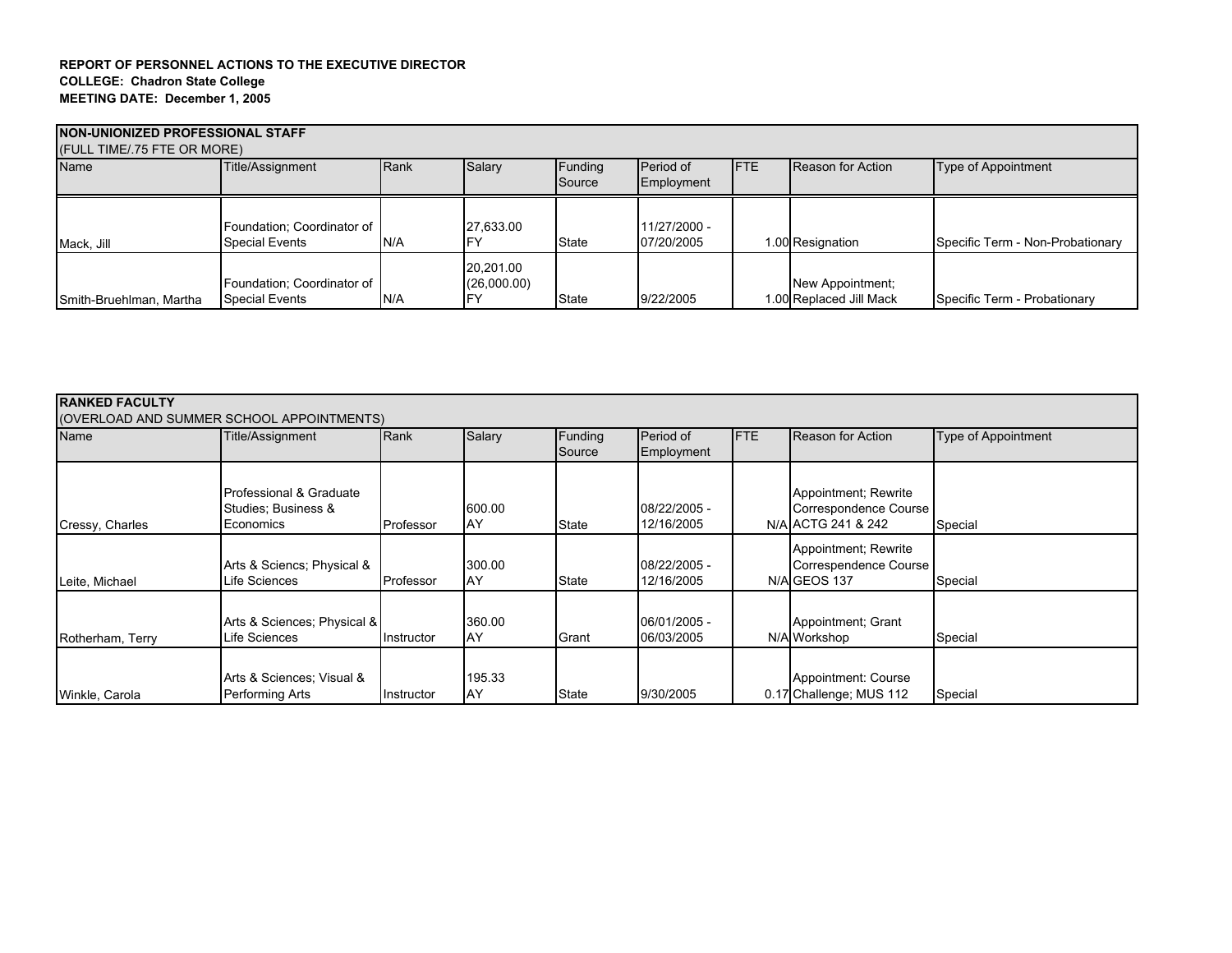#### **REPORT OF PERSONNEL ACTIONS TO THE EXECUTIVE DIRECTOR COLLEGE: Chadron State College MEETING DATE: December 1, 2005**

| <b>IUNIONIZED SUPPORT STAFF</b> |                                                                     |      |                      |                   |                         |            |                                                              |                     |  |
|---------------------------------|---------------------------------------------------------------------|------|----------------------|-------------------|-------------------------|------------|--------------------------------------------------------------|---------------------|--|
| (FULL-TIME/.75 FTE OR MORE)     |                                                                     |      |                      |                   |                         |            |                                                              |                     |  |
| Name                            | Title/Assignment                                                    | Rank | Salary               | Funding<br>Source | Period of<br>Employment | <b>FTE</b> | <b>Reason for Action</b>                                     | Type of Appointment |  |
| Alley, John                     | <b>Physical Facilities;</b><br>Custodian                            | N/A  | ,379.00<br><b>MO</b> | State             | 10/17/2005              |            | New Appointment;<br>Replaced Joe<br>1.00 Schlickbernd        | Probationary        |  |
| Brown, Brenda                   | Human Resources; Office<br>Assistant I                              | N/A  | 379.00<br><b>MO</b>  | State             | 11/7/2005               |            | New Appointment;<br>Received Chancellor<br>1.00 Approval     | Probationary        |  |
| Camerlinck, Angela              | <b>Student Academic Success</b><br>Services: Office Assistant   N/A |      | ,379.00<br>МO        | State             | 9/21/2005               |            | New Appointment;<br>1.00 Replaced Angel Ryono                | Probationary        |  |
| Wittrock, Jennifer              | Business & Economics;<br><b>Office Assistant I</b>                  | N/A  | ,379.00<br><b>MO</b> | State             | 10/10/2005              |            | New Appointment;<br>1.00 Replaced Lindy Coleman Probationary |                     |  |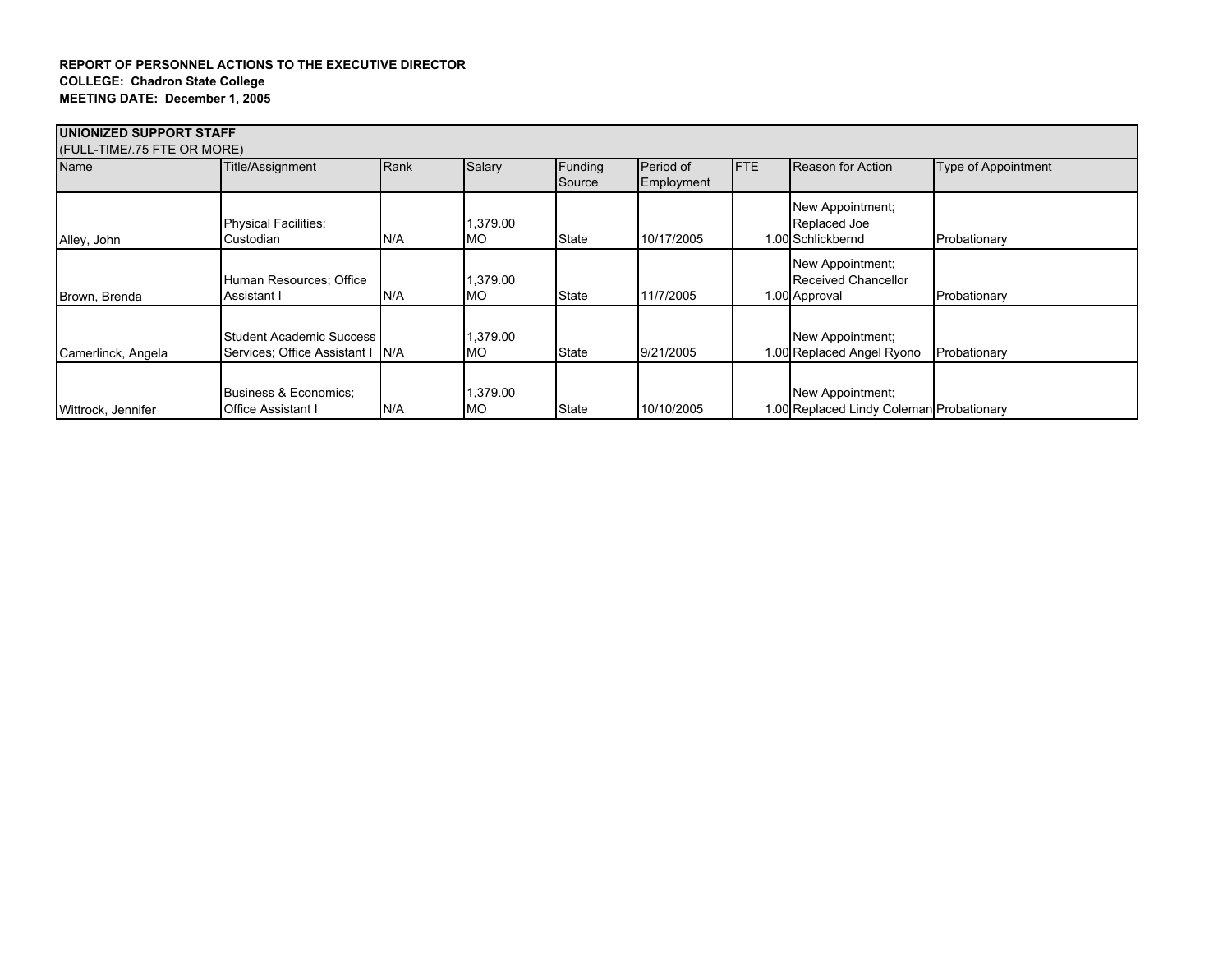| <b>RANKED FACULTY</b><br>(FULL-TIME / .75 FTE OR MORE) |                                           |                        |         |                   |                   |            |                                                                                                                                                                |                                                                                                                                                                                            |
|--------------------------------------------------------|-------------------------------------------|------------------------|---------|-------------------|-------------------|------------|----------------------------------------------------------------------------------------------------------------------------------------------------------------|--------------------------------------------------------------------------------------------------------------------------------------------------------------------------------------------|
| Name                                                   | Title/Assignment                          | Rank                   | Salary  | Funding<br>Source | Effective<br>Date | <b>FTE</b> | Reason for<br>Action                                                                                                                                           | Indicate Type of Appointment:<br>Tenured --<br>Specific Term --<br>* Non-Tenure Track<br>* Probationary Tenure Track<br>Special --<br>* Interim<br>* Temporary<br>* Grant/Federally Funded |
| Gatewood, Kelly                                        | School of Education<br>& Graduate Studies | Assistant<br>Professor | \$2,400 | <b>State</b>      |                   | N/A        | Development/<br>Revision of<br>courses:<br><b>EDUC 551,</b><br><b>EDUC 550.</b><br><b>EDUC 552,</b><br><b>EDUC 553,</b><br><b>EDUC 556,</b><br><b>EDUC 602</b> | Special                                                                                                                                                                                    |
| Gatewood, Kelly                                        | School of Education<br>& Graduate Studies | Assistant<br>Professor | \$400   | State             |                   | N/A        | Development/<br>Revision of Live<br><b>Text Graduate</b><br>Handbook                                                                                           | Special                                                                                                                                                                                    |
| Grotrian, Judy                                         | School of<br><b>Professional Studies</b>  | Associate<br>Professor | \$750   | <b>State</b>      |                   | N/A        | Coordinator for<br><b>High School</b><br><b>Business</b><br>Contest                                                                                            | Special                                                                                                                                                                                    |
| Wiederhold, Dick                                       | School of Education<br>& Graduate Studies | Assistant<br>Professor | \$800   | <b>State</b>      |                   | N/A        | Development/<br>Revision of<br><b>EDUC 510,</b><br><b>EDUC 605</b>                                                                                             | Special                                                                                                                                                                                    |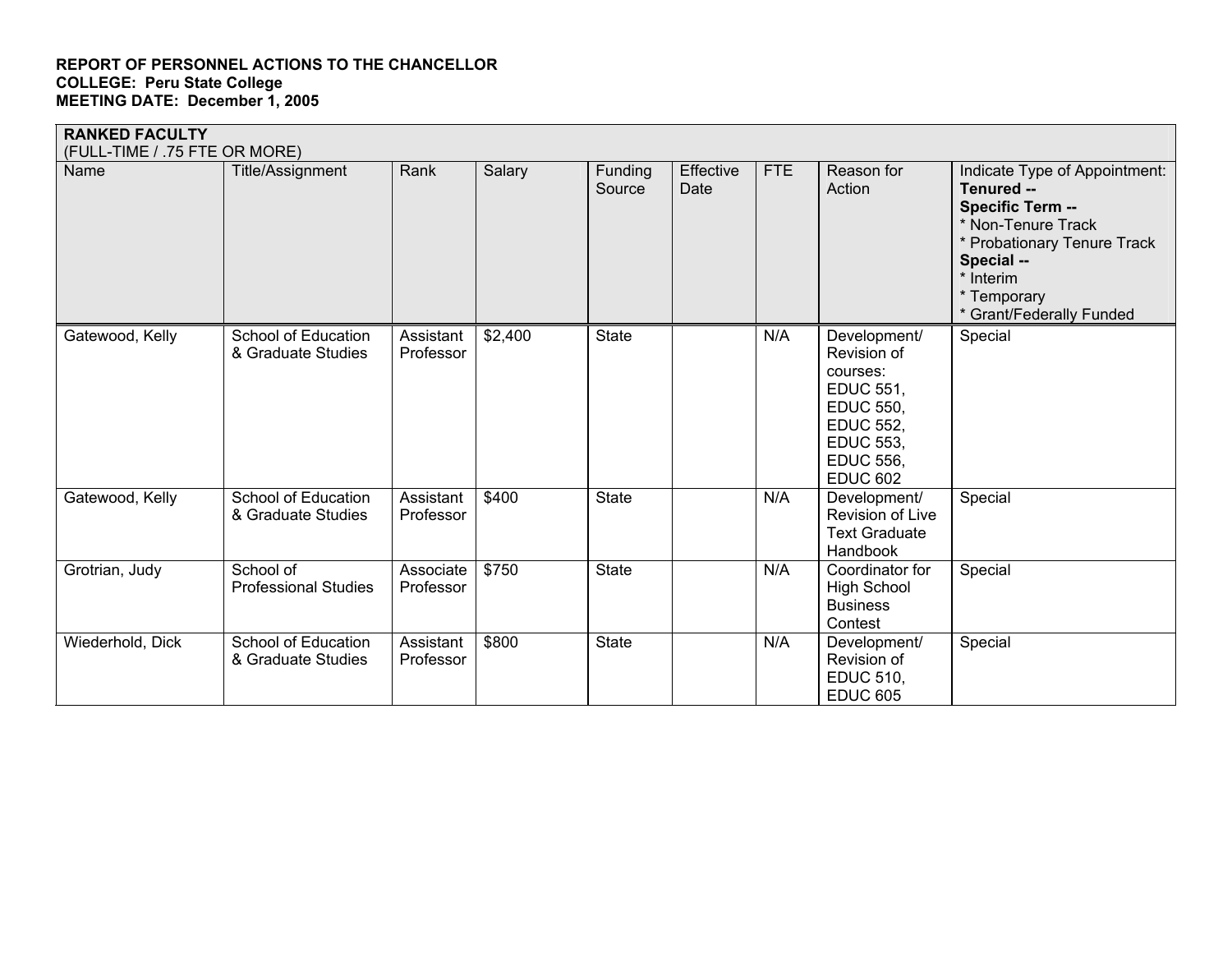| UNIONIZED PROFESSIONAL STAFF<br>(FULL-TIME / .75 FTE OR MORE) |                              |      |          |                   |                   |            |                      |                                                                                                                                                                               |  |  |
|---------------------------------------------------------------|------------------------------|------|----------|-------------------|-------------------|------------|----------------------|-------------------------------------------------------------------------------------------------------------------------------------------------------------------------------|--|--|
| Name                                                          | Title/Assignment             | Rank | Salary   | Funding<br>Source | Effective<br>Date | <b>FTE</b> | Reason for<br>Action | Indicate Type of Appointment:<br><b>Specific Term--</b><br>* Probationary (3 yrs)<br>* Non-Probationary<br>Special --<br>* Interim<br>* Temporary<br>* Grant/Federally Funded |  |  |
| Parde, Amber                                                  | Admissions<br>Representative | N/A  | \$26,500 | State             | 08/15/05          | <b>FY</b>  | Resignation          | N/A                                                                                                                                                                           |  |  |
| Peery, Scott                                                  | <b>Athletic Trainer</b>      | N/A  | \$33,067 | <b>State</b>      | 10/14/05          | .84 FY     | Resignation          | N/A                                                                                                                                                                           |  |  |

| NON-UNIONIZED PROFESSIONAL STAFF<br>(PART-TIME / LESS THAN .75 FTE) |                                         |      |               |                   |                       |            |                          |                                                                                                                             |  |  |
|---------------------------------------------------------------------|-----------------------------------------|------|---------------|-------------------|-----------------------|------------|--------------------------|-----------------------------------------------------------------------------------------------------------------------------|--|--|
| Name                                                                | Title/Assignment                        | Rank | Salary        | Funding<br>Source | Effective<br>Date     | <b>FTE</b> | Reason for<br>Action     | Indicate Type of Appointment:<br><b>Specific Term</b><br>Special --<br>* Interim<br>* Temporary<br>* Grant/Federally Funded |  |  |
| Crouch, Erin                                                        | Learning Center<br>Coordinator          | N/A  | \$2,208/month | <b>State</b>      | 10/17/05-<br>01/31/06 | 1 FY       | Temporary<br>Appointment | Special, Temporary                                                                                                          |  |  |
| Greenwood, Alex                                                     | Director, Marketing &<br>Media Services | N/A  | \$63,554      | <b>State</b>      | 11/16/05              | 1 FY       | Resignation              | N/A                                                                                                                         |  |  |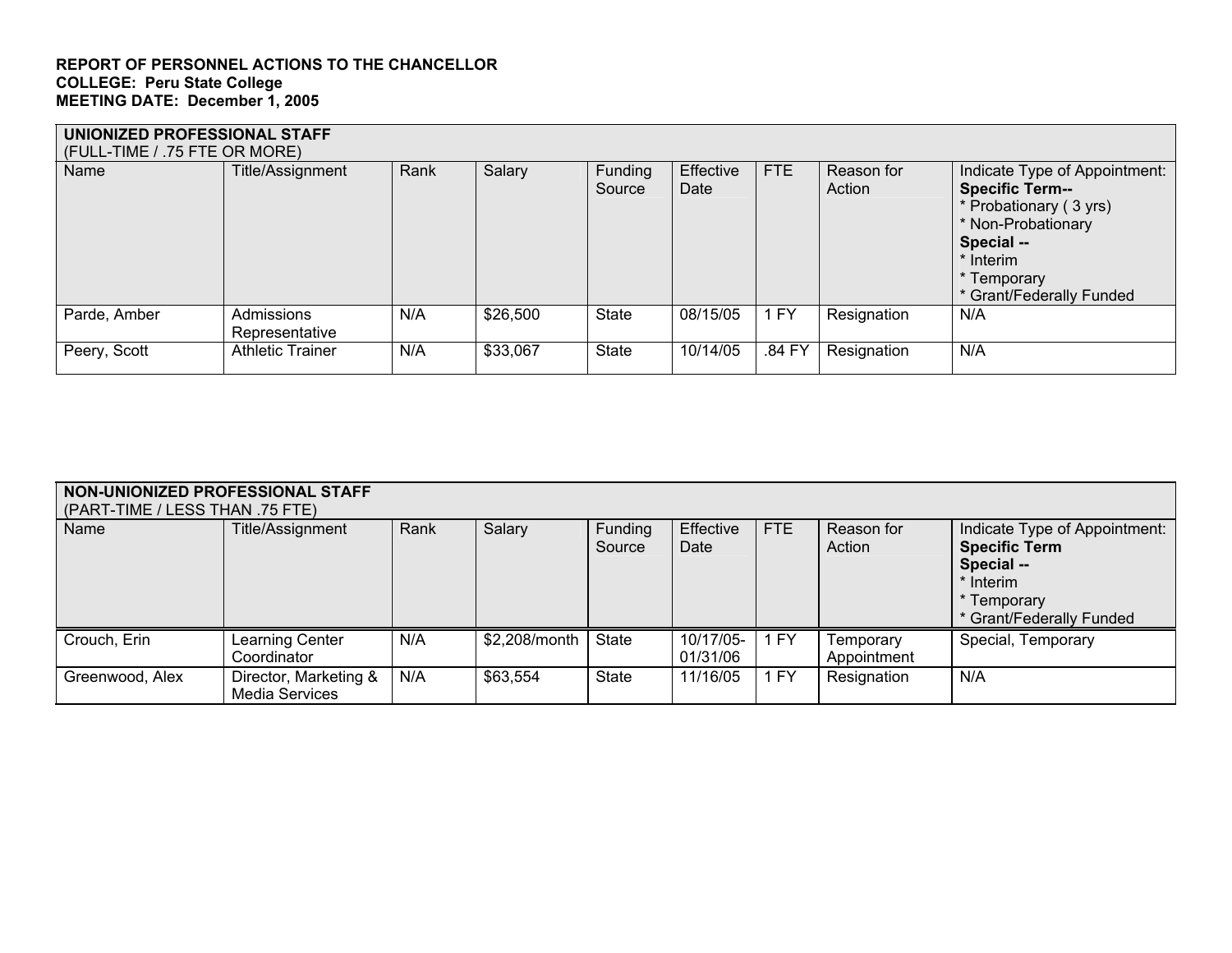| <b>NON-RANKED FACULTY</b><br>(PART-TIME / LESS THAN .75 FTE) |                                                  |      |                                                                               |                   |                       |            |                             |                                                   |
|--------------------------------------------------------------|--------------------------------------------------|------|-------------------------------------------------------------------------------|-------------------|-----------------------|------------|-----------------------------|---------------------------------------------------|
| Name                                                         | Title/Assignment                                 | Rank | Salary                                                                        | Funding<br>Source | Effective<br>Date     | <b>FTE</b> | Reason for<br>Action        | Type of Appointment:<br>Special --<br>* Part-Time |
| Albert, Alan                                                 | <b>School of Education</b><br>& Graduate Studies | N/A  | \$50/student/<br>cr.hr. to 10;<br>\$34/student/<br>cr.hr. for 11<br>and above | <b>State</b>      | 10/24/05-<br>12/16/05 | .10 AY     | <b>EDUC 250 49W</b>         | Special, Part-time                                |
| Beilke, Vicki                                                | School of Art &<br>Sciences                      | N/A  | \$1,500 for 10<br>students;<br>\$80/student if<br>less than 10                | <b>State</b>      | 08/22/05-<br>12/16/05 | .10 AY     | <b>BUS 231 70L</b>          | Special, Part-time                                |
| Blue, Cheryl                                                 | <b>School of Education</b><br>& Graduate Studies | N/A  | \$150/student<br>to 10; \$102/<br>student for 11<br>or more                   | <b>State</b>      | 11/12/05-<br>12/02/05 | .10 AY     | EDUC 621 AAZ                | Special, Part-time                                |
| Clarke, Wanda                                                | <b>School of Education</b><br>& Graduate Studies | N/A  | \$150/student<br>to 10; \$102/<br>student for 11<br>or more                   | <b>State</b>      | 10/24/05-<br>12/16/05 | .10 AY     | <b>EDUC 605 49Y</b>         | Special, Part-time                                |
| Dunekacke, Susan                                             | School of Arts &<br>Sciences                     | N/A  | \$1,500                                                                       | <b>State</b>      | 08/22/05-<br>12/16/05 | .10 AY     | <b>ENG 101-00C</b>          | Special, Part-time                                |
| Gottschalk, Carrie                                           | School of Arts &<br>Sciences                     | N/A  | \$150/student<br>to 10; \$102/<br>student for 11<br>or more                   | <b>State</b>      | 10/24/05-<br>12/16/05 | .20 AY     | SOC 201 49Y,<br>SOC 201 49W | Special, Part-time                                |
| Gundlach, Sheryl                                             | School of Arts &<br>Sciences                     | N/A  | \$10/cr/hr.<br>student                                                        | <b>State</b>      | 10/24/05-<br>12/16/05 | .10 AY     | <b>SPED 200 49W</b>         | Special, Part-time                                |
| Hattery, Karen                                               | School of Education<br>& Graduate Studies        | N/A  | \$1,500                                                                       | <b>State</b>      | 10/24/05-<br>12/16/05 | .10 AY     | SPED 200 03A                | Special, Part-time                                |
| Hattery, Karen                                               | School of Education<br>& Graduate Studies        | N/A  | \$150/student<br>to 10; \$102/<br>student for 11<br>or more                   | <b>State</b>      | 10/24/05-<br>12/16/05 | .10 AY     | <b>SPED 200 49W</b>         | Special, Part-time                                |
| Kernes, Mary Beth                                            | School of Arts &<br>Sciences                     | N/A  | \$10/cr/hr.<br>student                                                        | <b>State</b>      | 08/22/05-<br>12/16/05 | .10 AY     | <b>HIST 201 48L</b>         | Special, Part-time                                |
| Knippelmeyer, Sheri                                          | School of<br><b>Professional Studies</b>         | N/A  | \$150/student<br>to 10, \$102/<br>student 11 or<br>more                       | <b>State</b>      | 10/24/05-<br>12/16/05 | .10 AY     | <b>BUS 380 49W</b>          | Special                                           |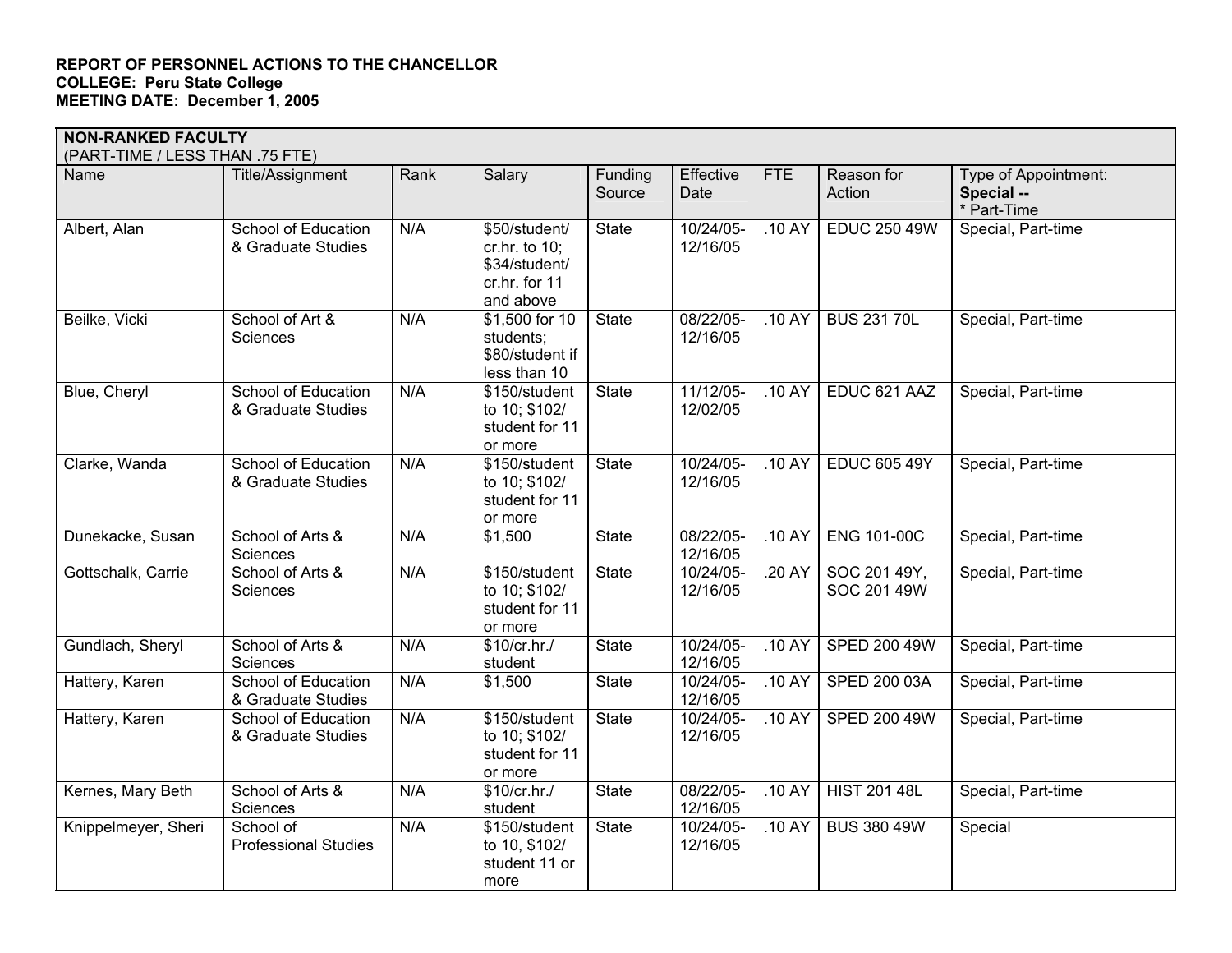| <b>NON-RANKED FACULTY</b><br>(PART-TIME / LESS THAN .75 FTE) |                                           |      |                                                               |                          |                       |            |                                                            |                                                   |  |
|--------------------------------------------------------------|-------------------------------------------|------|---------------------------------------------------------------|--------------------------|-----------------------|------------|------------------------------------------------------------|---------------------------------------------------|--|
| Name                                                         | Title/Assignment                          | Rank | Salary                                                        | <b>Funding</b><br>Source | Effective<br>Date     | <b>FTE</b> | Reason for<br>Action                                       | Type of Appointment:<br>Special --<br>* Part-Time |  |
| Peery, Scott                                                 | School of Education<br>& Graduate Studies | N/A  | \$750                                                         | <b>State</b>             | 08/22/05-<br>10/14/05 | .10 AY     | <b>Revised Salary</b><br>and ending date<br>For PE 300 00A | N/A                                               |  |
| Prichard, Dennis                                             | School of Education<br>& Graduate Studies | N/A  | \$750                                                         | <b>State</b>             | 10/14/05-<br>12/16/05 | .10 AY     | PE 300 00A                                                 | Special, Part-time                                |  |
| Robinson, Jamie                                              | School of Education<br>& Graduate Studies | N/A  | \$1,620                                                       | <b>State</b>             | 08/29/05-<br>12/03/05 | .10 AY     | <b>EDUC 550 45A</b>                                        | Special, Part-time                                |  |
| Schaulis, Ronald                                             | School of Arts &<br>Sciences              | N/A  | \$1,500 for up<br>to 10; \$80/<br>student for<br>less than 10 | <b>State</b>             | 08/22/05-<br>12/16/05 | .10 AY     | <b>PSCI 201 48L</b>                                        | Special, Part-time                                |  |
| West, Robert                                                 | School of Arts &<br><b>Sciences</b>       | N/A  | \$1,500                                                       | <b>State</b>             | 08/22/05-<br>12/16/05 | .10 AY     | GEOG 101 00A                                               | Special, Part-time                                |  |
| Williams, Peggy                                              | School of Arts &<br>Sciences              | N/A  | \$1,500 for up<br>to 10; \$80/<br>student for<br>less than 10 | <b>State</b>             | 08/22/05-<br>12/16/05 | .20 AY     | ENG 101 70L,<br><b>PSYC 121 70L</b>                        | Special, Part-time                                |  |

| UNIONIZED SUPPORT STAFF<br>(FULL-TIME / .75 FTE OR MORE) |                                 |      |         |                   |                   |            |                      |                                                                                                                           |  |
|----------------------------------------------------------|---------------------------------|------|---------|-------------------|-------------------|------------|----------------------|---------------------------------------------------------------------------------------------------------------------------|--|
| Name                                                     | Title/Assignment                | Rank | Salary  | Funding<br>Source | Effective<br>Date | <b>FTE</b> | Reason for<br>Action | Indicate Type of Appointment:<br>Special --<br>* Probationary (6 months)<br><b>Specific Term --</b><br>* Non-Probationary |  |
| Reeves, Brett                                            | Maintenance Repair<br>Worker II | N/A  | \$1,714 | <b>State</b>      | 10/24/05          | 1 FY       | Appointment          | Special                                                                                                                   |  |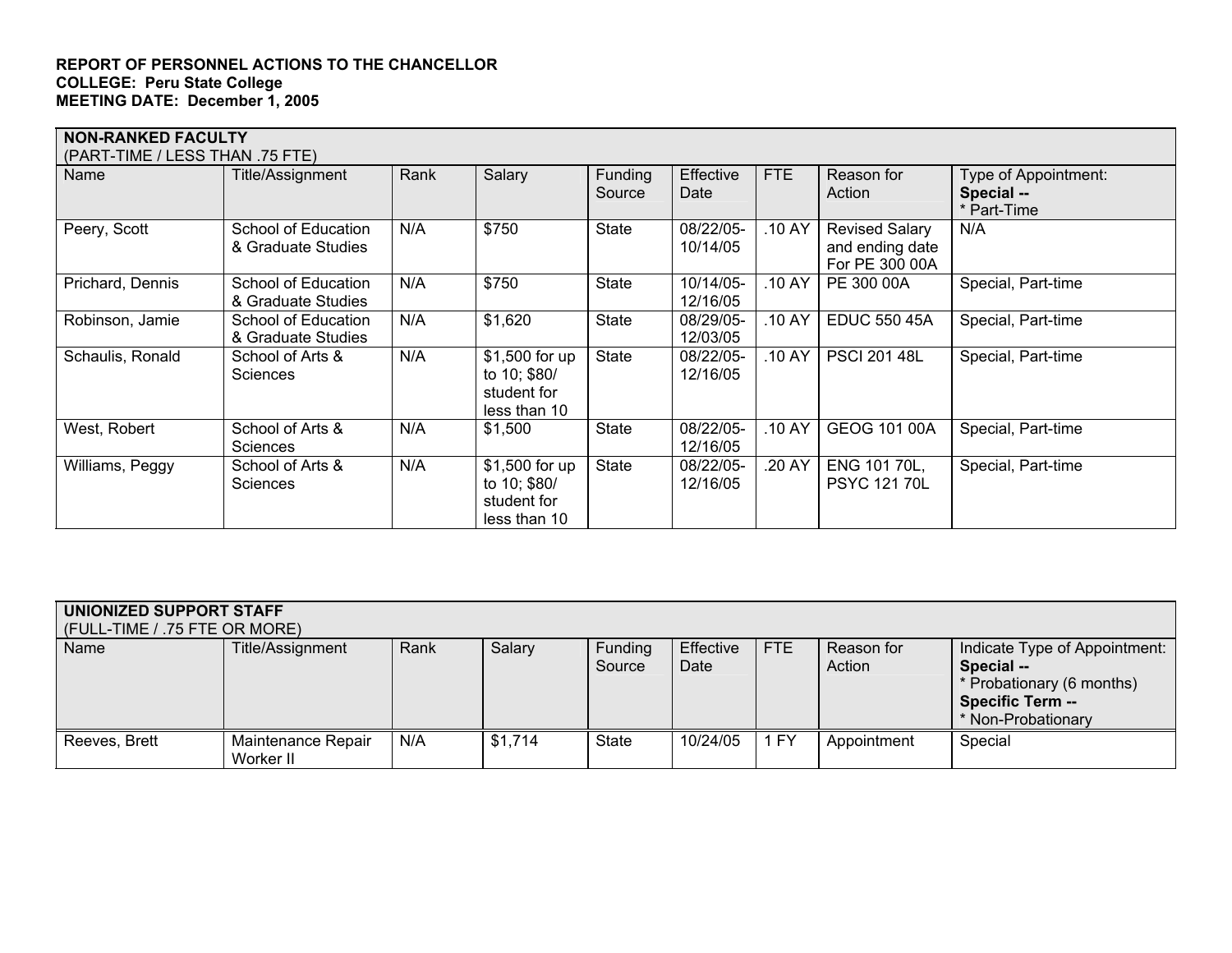#### **RANKED FACULTY**

(FULL-TIME/.75 FTE OR MORE)

| Name             | Title/Assignment           | Rank          | Salary      | Funding      | Period of  | <b>FTE</b> | Reason for Action    | Type of Appointment |
|------------------|----------------------------|---------------|-------------|--------------|------------|------------|----------------------|---------------------|
|                  |                            |               |             | Source       | Employment |            |                      |                     |
| Blayney, Michael | History, Politics and      | Professor     | \$70,276.00 | State        | 7/1/06     | 1.0        | Retirement, Early    | Tenured             |
|                  | Geography                  |               |             |              |            |            | Retirement Incentive |                     |
|                  |                            |               |             |              |            |            | Program              |                     |
| Blayney, Michael | History, Politics and      | Emeritus      | N/A         | <b>State</b> | 7/1/06     | N/A        | Retirement           | N/A                 |
|                  | Geography                  | <b>Status</b> |             |              |            |            |                      |                     |
| Claussen, Larry  | Technology and Applied     | Emeritus      | N/A         | <b>State</b> | 7/1/06     | N/A        | Retirement           | N/A                 |
|                  | Science                    | <b>Status</b> |             |              |            |            |                      |                     |
| Lutt, Jean       | Computer Technology and    | Emeritus      | N/A         | <b>State</b> | 7/1/06     | N/A        | Retirement           | N/A                 |
|                  | <b>Information Systems</b> | <b>Status</b> |             |              |            |            |                      |                     |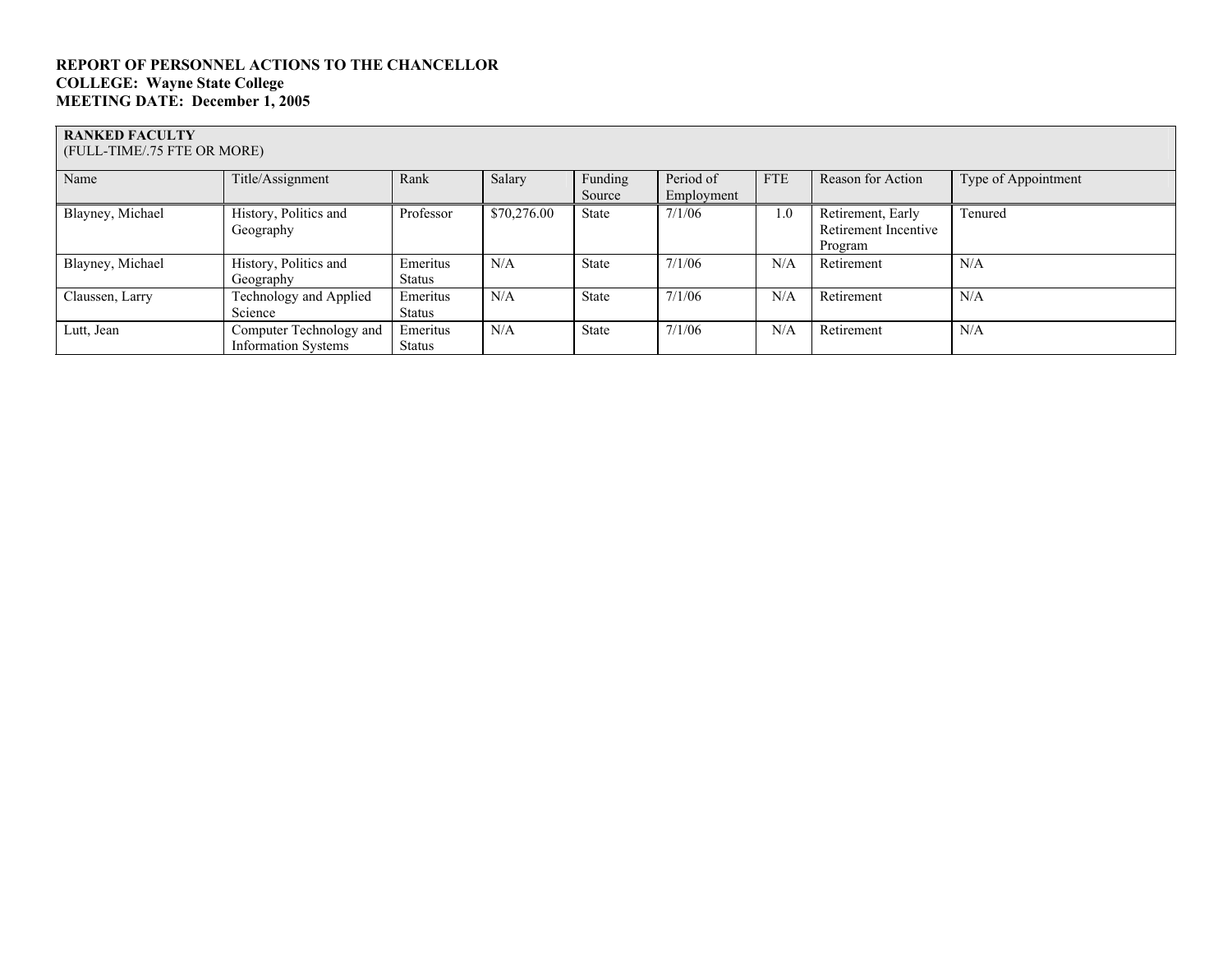#### **UNIONIZED PROFESSIONAL STAFF**

| (FULL-TIME/.75 FTE OR MORE) |                                                   |                           |             |                   |                         |            |                                                                                                           |                           |
|-----------------------------|---------------------------------------------------|---------------------------|-------------|-------------------|-------------------------|------------|-----------------------------------------------------------------------------------------------------------|---------------------------|
| Name                        | Title/Assignment                                  | Rank                      | Salary      | Funding<br>Source | Period of<br>Employment | <b>FTE</b> | Reason for Action                                                                                         | Type of Appointment       |
| Brown, Clinton              | <b>Assistant Football Coach</b>                   | N/A                       | \$4,500.00  | State             | Summer 2005             | N/A        | Athletic Camp Pay                                                                                         | Special, part-time        |
| Brumm, Jan                  | Public Services Librarian,<br>Instructor          | Emeritus<br><b>Status</b> | N/A         | <b>State</b>      | 7/1/06                  | N/A        | Retirement                                                                                                | N/A                       |
| Cordes, Michael             | <b>Assistant Football Coach</b>                   | N/A                       | \$2,250.00  | State             | Summer 2005             | N/A        | Athletic Camp Pay                                                                                         | Special, part-time        |
| Horn, Sara                  | Assistant Volleyball<br>Coach                     | N/A                       | \$400.00    | State             | Summer 2005             | $\rm N/A$  | Athletic Camp Pay                                                                                         | Special, part-time        |
| Janke, Kathy                | Coordinator of Admission<br>Services              | N/A                       | \$27,000.00 | State             | 10/13/05                | 1.0        | New Hire, Position<br>restructured from<br>Support Staff                                                  | Special, Probationary     |
| Murken, Matt                | Assistant Men's<br><b>Basketball Coach</b>        | N/A                       | \$2,000.00  | State             | Summer 2005             | $\rm N/A$  | Athletic Camp Pay                                                                                         | Special, part-time        |
| Seier, Greg                 | <b>Athletic Trainer</b>                           | N/A                       | \$37,283.00 | State             | $11/1 - 19/05$          | 1.0        | Extension of contract                                                                                     | Special, non-probationary |
| Spoo, Holly                 | Assistant Women's<br><b>Basketball Coach</b>      | N/A                       | \$1,800.00  | State             | Summer 2005             | N/A        | Athletic Camp Pay                                                                                         | Special, part-time        |
| Yates, Marilyn              | Compliance Officer &<br><b>Events Coordinator</b> | N/A                       | \$28,314.00 | State             | 10/10/05                | N/A        | Increased<br>responsibilities<br>(Compliance)<br>Coordinator/Event<br>Manager from .70<br>FTE to 1.0 FTE) | Special, non-probationary |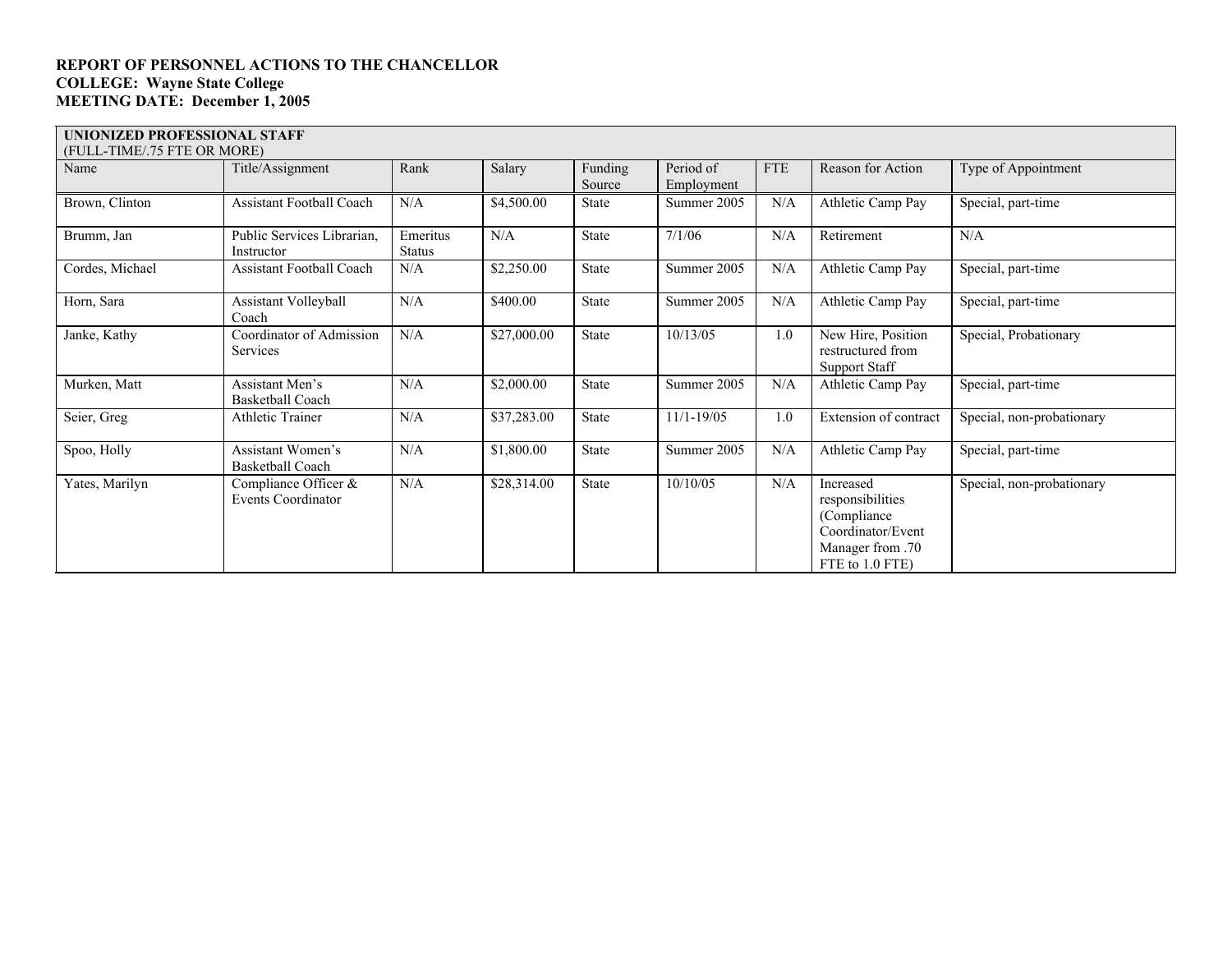### **NON-UNIONIZED PROFESSIONAL STAFF**

| (FULL-TIME/.75 FTE OR MORE) |                                              |                           |             |                   |                         |            |                                                            |                               |
|-----------------------------|----------------------------------------------|---------------------------|-------------|-------------------|-------------------------|------------|------------------------------------------------------------|-------------------------------|
| Name                        | Title/Assignment                             | Rank                      | Salary      | Funding<br>Source | Period of<br>Employment | <b>FTE</b> | Reason for Action                                          | Type of Appointment           |
| Burkett, Rico               | Head Men's Basketball<br>Coach               | N/A                       | \$740.19    | <b>State</b>      | June 2005               | N/A        | Athletic Camp Pay                                          | Special                       |
| Kneifl, Scott               | Head Volleyball Coach                        | N/A                       | \$1,320.53  | <b>State</b>      | June 2005               | N/A        | Athletic Camp Pay                                          | Special                       |
| Mackling, Jamie             | Interim Violence Against<br>Women Counselor  | N/A                       | \$15,874.00 | Grant             | $10/1/05 -$<br>10/31/05 | .50        | Extension of previous<br>contract                          | Special, Interim/Grant Funded |
| Mackling, Jamie             | Interim Violence Against<br>Women Counselor  | N/A                       | \$31,748.00 | Grant/State       | 11/1/05                 | 1.0        | Extension of previous<br>contract, change in<br><b>FTE</b> | Special, Interim/Grant Funded |
| McLaughlin, Dan             | Head Football Coach                          | N/A                       | \$2,250.00  | <b>State</b>      | June 2005               | N/A        | Athletic Camp Pay                                          | Special                       |
| Meyer, Michelle             | Interim Violence Against<br>Women Counselor  | N/A                       | \$41,272.00 | Grant/State       | 11/1/05                 | 1.0        | Extension of previous<br>contract                          | Special, Interim/Grant Funded |
| Murphy, Ken                 | Director of Administrative<br><b>Systems</b> | Emeritus<br><b>Status</b> | N/A         | <b>State</b>      | 7/1/06                  | N/A        | Retirement                                                 | N/A                           |
| Williams, Ryun              | Head Women's Basketball<br>Coach             | N/A                       | \$2,833.65  | State             | June 2005               | N/A        | Athletic Camp Pay                                          | Special                       |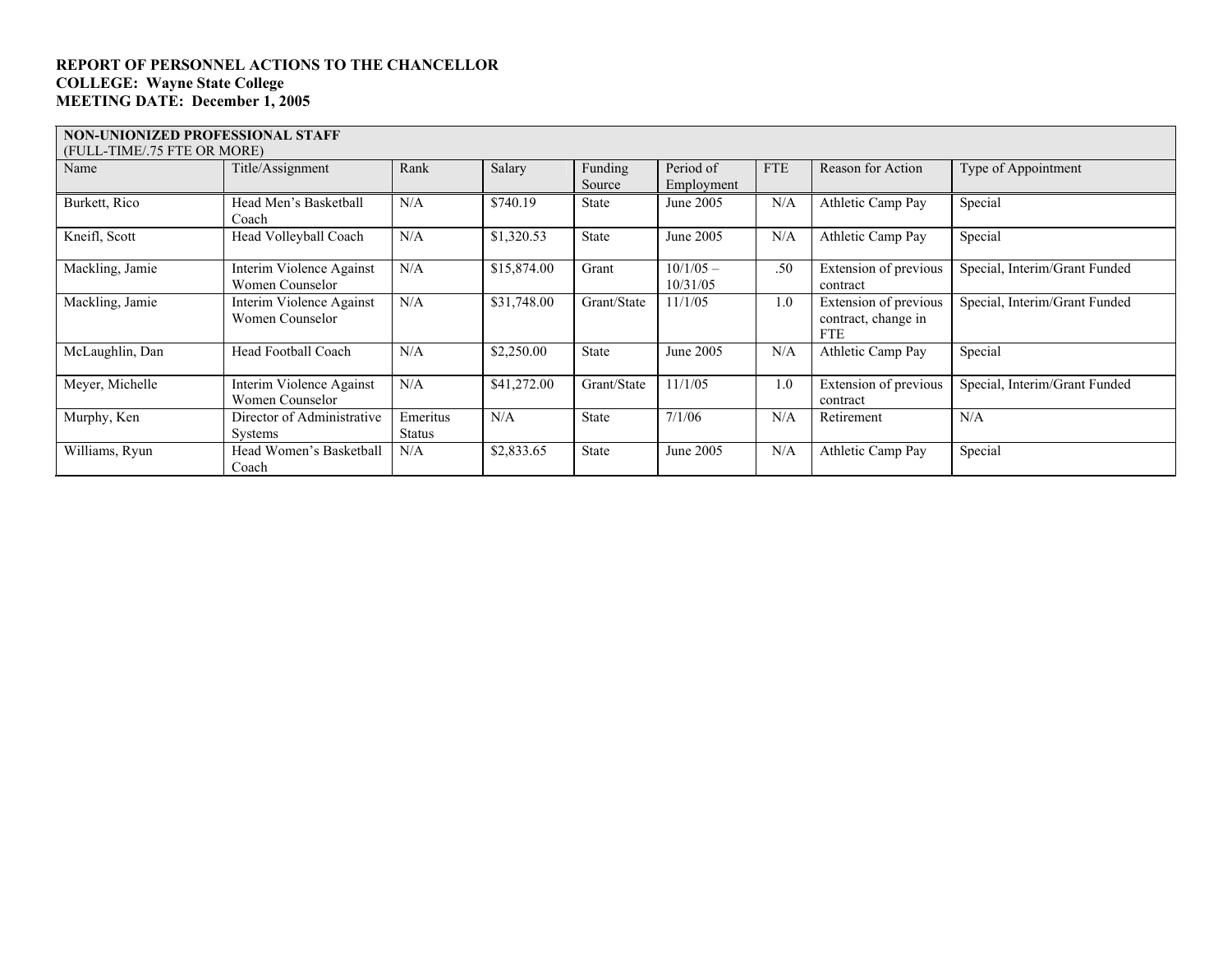**RANKED FACULTY**  (OVERLOAD AND SUMMER SCHOOL APPOINTMENTS)

| TO VERLOAD AIND SOIVINIER SCHOOL ALT OIN HYLENTS! |                      |           |            |         |             |            |                   |                     |  |  |
|---------------------------------------------------|----------------------|-----------|------------|---------|-------------|------------|-------------------|---------------------|--|--|
| Name                                              | Title/Assignment     | Rank      | Salary     | Funding | Period of   | <b>FTE</b> | Reason for Action | Type of Appointment |  |  |
|                                                   |                      |           |            | Source  | Employment  |            |                   |                     |  |  |
| Dalal, Meenaksi                                   | Continuing Education | Professor | \$4,116,00 | State   | $10/1/05 -$ | .10        | BUS 399-80 & CNA  | Special             |  |  |
|                                                   |                      |           |            |         | 2/15/06     |            | 596-80            |                     |  |  |
| Parker, Charles                                   | <b>SSRC</b>          | Professor | \$1,250.00 | Grant   | $7/1/05 -$  | n/a        | Appointment       | Special             |  |  |
|                                                   |                      |           |            |         | 7/31/05     |            |                   |                     |  |  |

| <b>NON-RANKED FACULTY</b>     |                                |           |            |              |              |            |                   |                     |
|-------------------------------|--------------------------------|-----------|------------|--------------|--------------|------------|-------------------|---------------------|
| (PART-TIME/LESS THAN .75 FTE) |                                |           |            |              |              |            |                   |                     |
| Name                          | Title/Assignment               | Rank      | Salary     | Funding      | Period of    | <b>FTE</b> | Reason for Action | Type of Appointment |
|                               |                                |           |            | Source       | Employment   |            |                   |                     |
| Brodersen, Jill               | <b>Educational Foundations</b> | Part-time | \$325.00   | <b>State</b> | $8/18/05$ –  | .02        | Appointment       | Special, part-time  |
|                               | and Leadership                 |           |            |              | 12/20/05     |            |                   |                     |
| Hanson, Ronda                 | <b>Educational Foundations</b> | Part-time | \$325.00   | <b>State</b> | $8/18/05$ –  | .02        | Appointment       | Special, part-time  |
|                               | and Leadership                 |           |            |              | 12/20/05     |            |                   |                     |
| Machacek, Darlene             | Physical Sciences and          | Part-time | \$1,950.00 | <b>State</b> | $8/18/05$ –  | .10        | Appointment       | Special, part-time  |
|                               | Mathematics                    |           |            |              | 12/20/05     |            |                   |                     |
| Mancastroppa, Roger           | History, Politics and          | Part-time | \$1,170.00 | <b>State</b> | $10/17/05 -$ | .06        | Appointment       | Special, part-time  |
|                               | Geography                      |           |            |              | 12/20/05     |            |                   |                     |
| Reynolds, Mary Jo             | <b>Educational Foundations</b> | Part-time | \$325.00   | <b>State</b> | $8/18/05$ –  | .02        | Appointment       | Special, part-time  |
|                               | and Leadership                 |           |            |              | 12/20/05     |            |                   |                     |
| Stusse, Marni                 | <b>Educational Foundations</b> | Part-time | \$325.00   | <b>State</b> | $8/18/05$ –  | .02        | Appointment       | Special, part-time  |
|                               | and Leadership                 |           |            |              | 12/20/05     |            |                   |                     |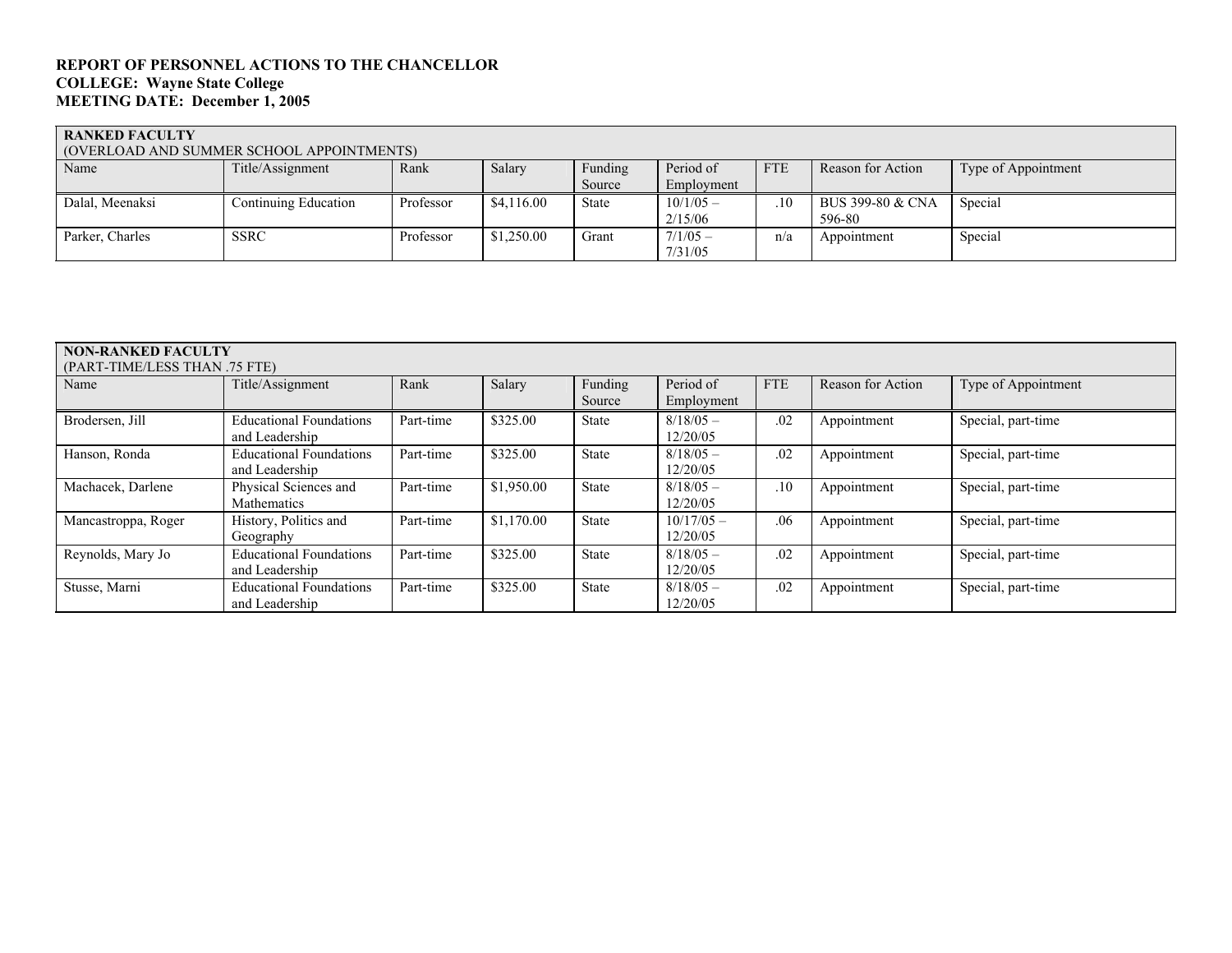#### **UNIONIZED SUPPORT STAFF**

| (FULL-TIME/.75 FTE OR MORE) |                             |      |                  |                   |                         |            |                                                                                                |                     |
|-----------------------------|-----------------------------|------|------------------|-------------------|-------------------------|------------|------------------------------------------------------------------------------------------------|---------------------|
| Name                        | Title/Assignment            | Rank | Salary           | Funding<br>Source | Period of<br>Employment | <b>FTE</b> | Reason for Action                                                                              | Type of Appointment |
| Fleer, Sharon               | <b>Accounting Clerk III</b> | n/a  | \$2,396.29/mo.   | State             | 11/1/05                 | 1.0        | Reclassification                                                                               | Non-probationary    |
| Janke, Kathy                | Office Assistant II         | n/a  | \$2,049.00/mo.   | State             | 10/12/05                | 1.0        | Resignation                                                                                    | Non-probationary    |
| Jorgensen, Stephanie        | Office Assistant II         | n/a  | $$1,596.00/m$ o. | <b>State</b>      | 10/25/05                | 1.0        | New Hire, replaces<br>Diane Pieper;<br>position reclassified<br>from Academic<br>Records Clerk | Probationary        |
| Monahan, Pam                | <b>Accounting Clerk III</b> | n/a  | \$2,106.00/mo.   | State             | 11/1/05                 | 1.0        | Reclassification                                                                               | Non-probationary    |
| Pieper, Diane               | Academic Records Clerk      | n/a  | \$1,573.00/mo.   | State             | 10/9/05                 | 1.0        | Resignation                                                                                    | Non-probationary    |
| Pieper, Diane               | Office Assistant III        | n/a  | $$1,845.00/m$ o. | State             | 10/10/05                | 1.0        | New Hire, replaces<br>Jenn Keller;<br>reclassification from<br>Office Assistant II             | Probationary        |
| Scott, Hollie               | Office Assistant II         | n/a  | \$1,256.85/mo.   | State             | 10/24/05                | .75        | New Hire, replaces<br>Lisa Hoffman                                                             | Probationary        |
| Sharer, Beth Ann            | Office Assistant II         | n/a  | \$1,644.00/m0    | State             | 11/7/05                 | 1.0        | New Hire, replaces<br>Carolyn Sinniger                                                         | Probationary        |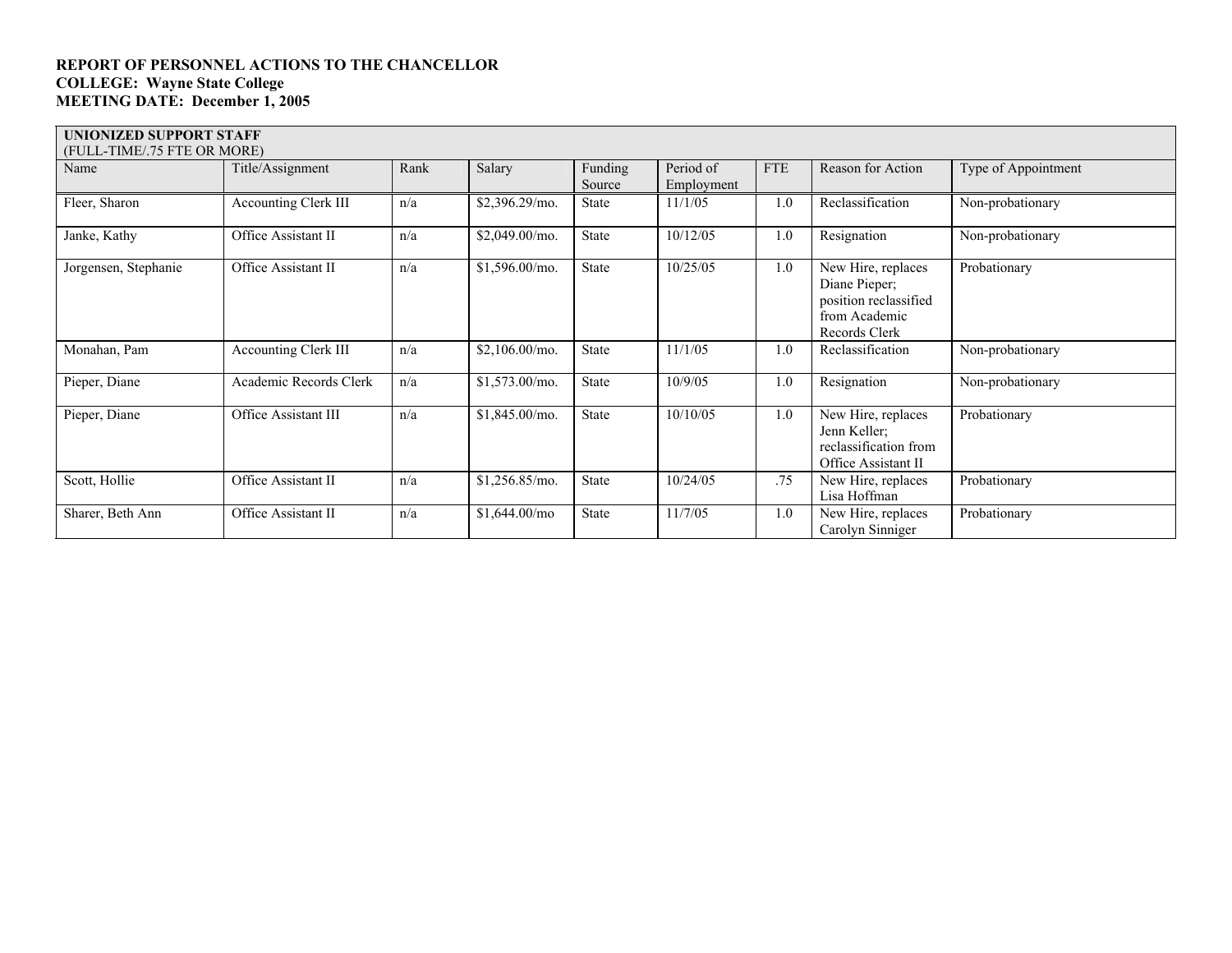#### **REPORT OF PERSONNEL ACTIONS TO THE CHANCELLOR COLLEGE: Nebraska State College System Office MEETING DATE: December 1, 2005**

| NON-UNIONIZED PROFESSIONAL STAFF<br>(FULL-TIME/.75 FTE OR MORE) |                        |      |             |         |            |            |                   |                     |  |  |
|-----------------------------------------------------------------|------------------------|------|-------------|---------|------------|------------|-------------------|---------------------|--|--|
| Name                                                            | Title/Assignment       | Rank | Salary      | Funding | Period of  | <b>FTE</b> | Reason for Action | Type of Appointment |  |  |
|                                                                 |                        |      |             | Source  | Employment |            |                   |                     |  |  |
| Dale, Jean                                                      | Vice Chancellor for    | N/A  | \$91,370.00 | State   | 7/31/06    | .0         | Retirement        | N/A                 |  |  |
|                                                                 | Finance and Facilities |      |             |         |            |            |                   |                     |  |  |
|                                                                 |                        |      |             |         |            |            |                   |                     |  |  |
|                                                                 |                        |      |             |         |            |            |                   |                     |  |  |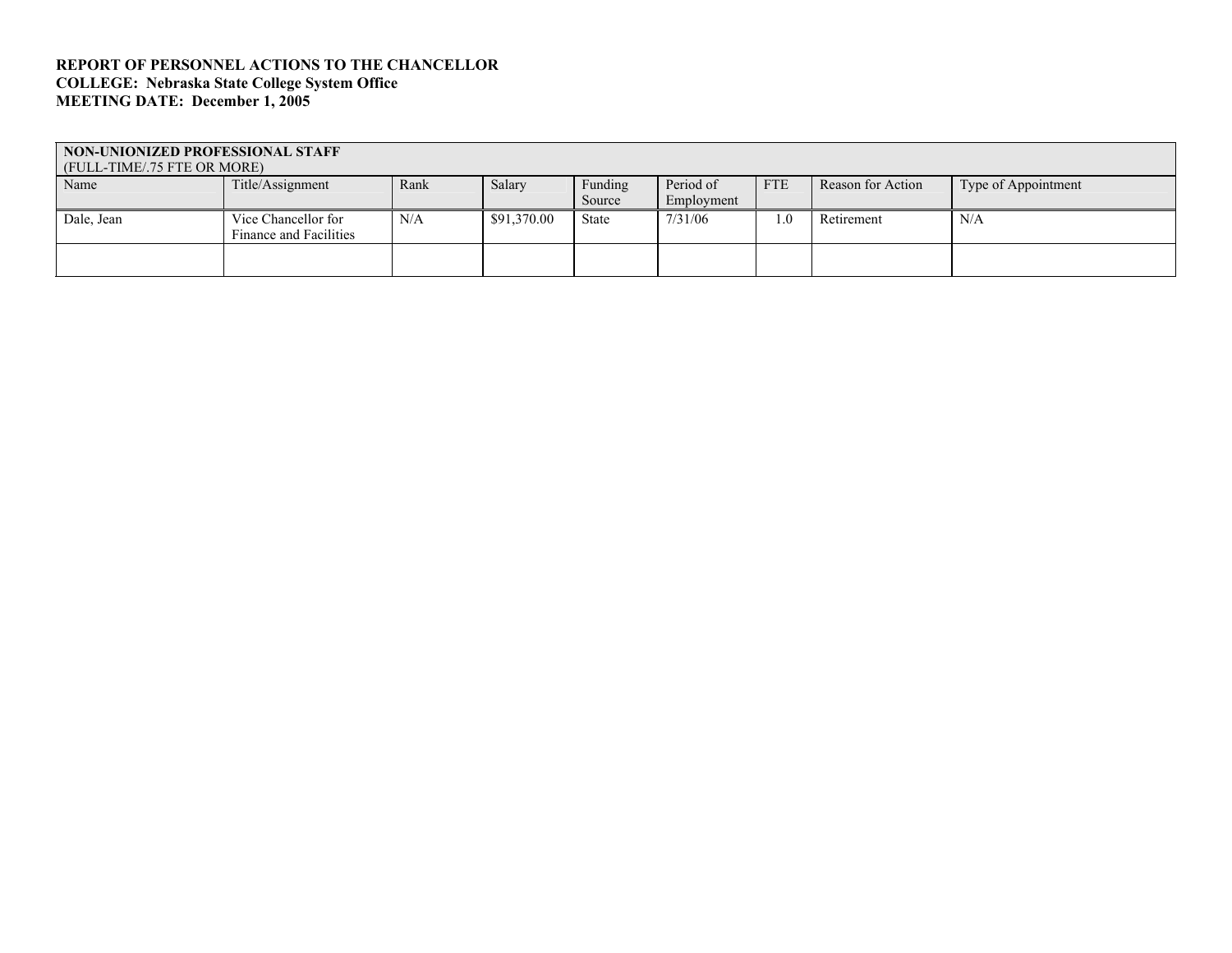### **Academic, Personnel & Student Affairs Committee**

*Willa Kosman, Chair Richard Halbert Lucas Virgil* 

December 1, 2005

### ACTION: **Approve Management Option Name Change to Human Performance and Systems Management in Business Administration Degree at Peru State College**

**\_\_\_\_\_\_\_\_\_\_\_\_\_\_\_\_\_\_\_\_\_\_\_\_\_\_\_\_\_\_\_\_\_\_\_\_\_\_\_\_\_\_\_\_\_\_\_\_\_\_\_\_\_\_\_\_\_\_\_\_\_\_\_\_\_\_\_\_\_\_\_\_\_\_\_\_** 

**\_\_\_\_\_\_\_\_\_\_\_\_\_\_\_\_\_\_\_\_\_\_\_\_\_\_\_\_\_\_\_\_\_\_\_\_\_\_\_\_\_\_\_\_\_\_\_\_\_\_\_\_\_\_\_\_\_\_\_\_\_\_\_\_\_\_\_\_\_\_\_\_\_\_\_\_** 

The School of Professional Studies at Peru State College proposes changing the name of the Management Option in the Business Administration degree to "Human Performance and Systems Management". This new name reflects the revised content of this degree option and it should provide a competitive distinction in the labor market for our graduates. The current management option features four core management courses (Retail Mgt., Human Resources Mgt., Employee Training & Development, and Commercial Law – which is the second law course offered to students) and a requirement to select any three additional business courses as management electives. The new option enhances the human performance focus in that Retail Management has been dropped and a course entitled Supervisory Skills and Practices has been added. It also adds a focused set of four Computer and Management Information Systems (CMIS) courses to ensure that all "management" graduates have the information needed to understand and more actively manage systems in organizational settings that are growing ever more technology-oriented.

The additional CMIS courses are:

- CMIS 300 Information Systems Management
- CMIS 310 Network Administration and Implementation
- CMIS 410 Web Page Development and Programming
- CMIS 420 Database Development and Programming